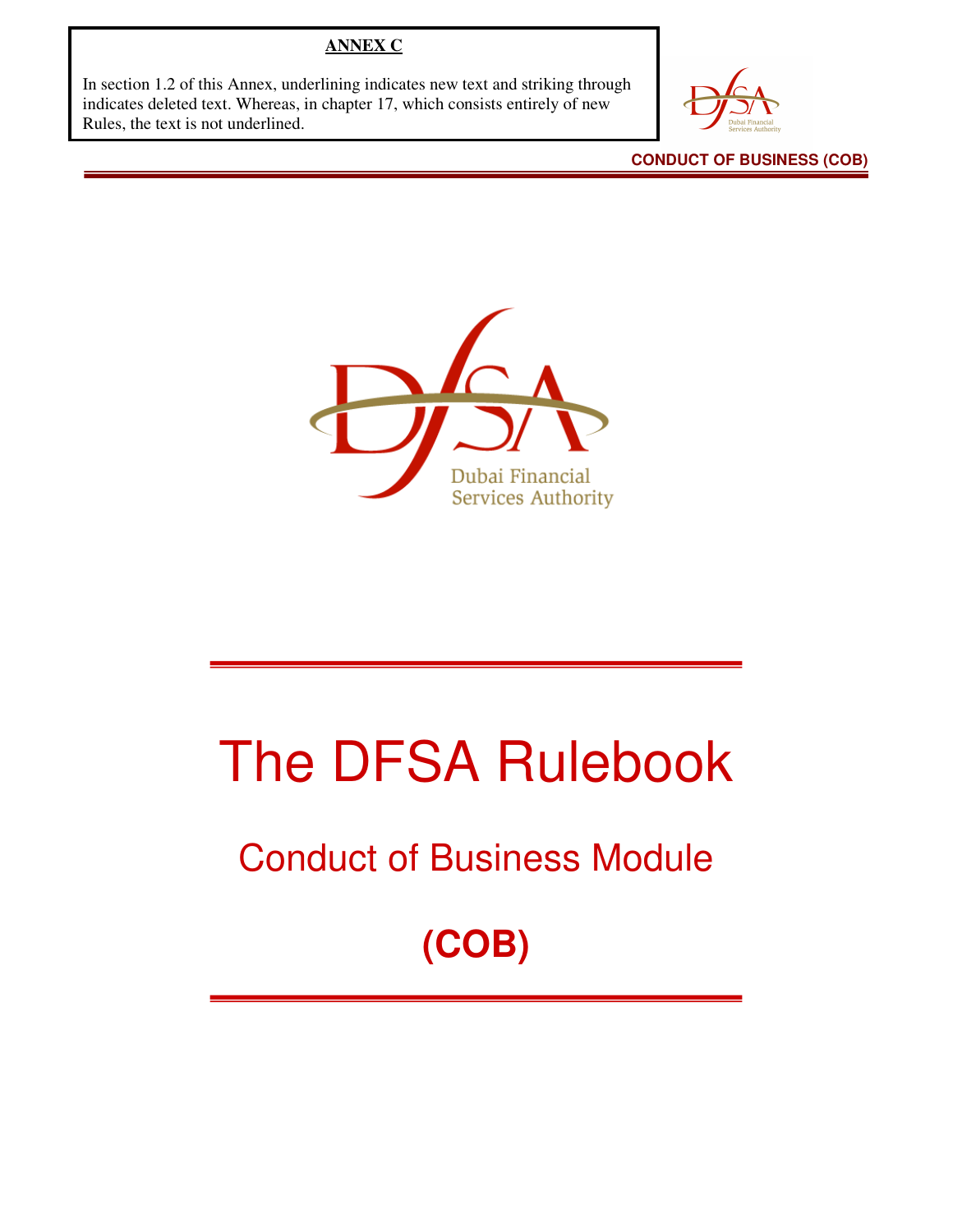

# **1 INTRODUCTION**

## **1.2 General**

#### **Guidance**

This module is divided into five parts:

| a.                         |                                |
|----------------------------|--------------------------------|
| b.                         |                                |
| $\mathbf{c}$ .             |                                |
| $d$ .                      |                                |
| <b>Allen Communication</b> | $COD$ next $\zeta$ is not even |

e. COB part 5 is not currently used. contains additional Rules in relation to Operating Alternative Trading Systems.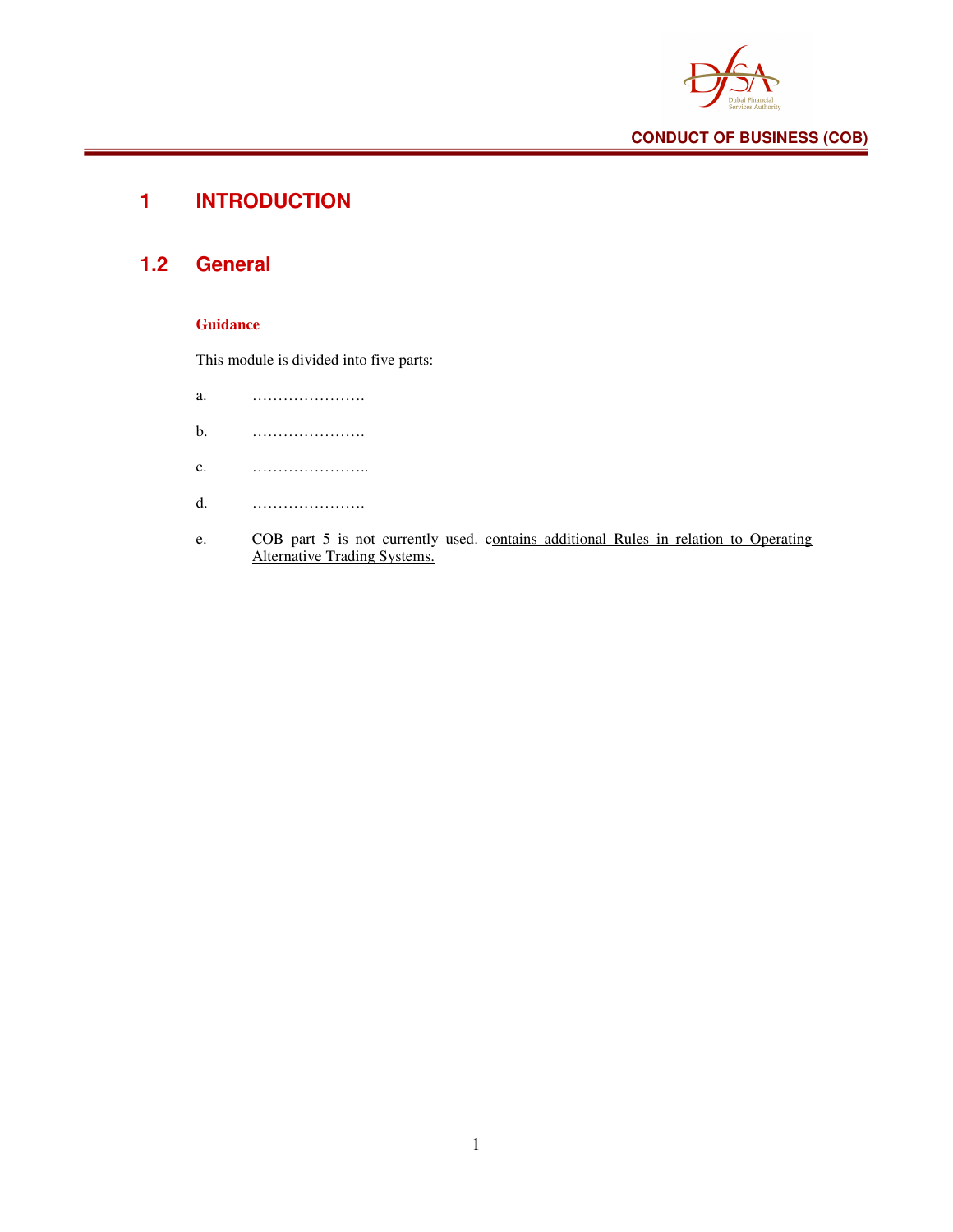

## **17 ATS OPERATORS**

#### **17.1 Application**

**17.1.1** This chapter applies to an Authorised Firm which is an ATS Operator.

#### **17.2 Client Disclosures**

- **17.2.1** Before granting a Client access to an ATS an ATS Operator must ensure that the Client is provided in writing with the following details:
	- (a) sufficient information about how the ATS operates to enable the Client to use the system efficiently and to understand any material risks involved in using the system. Such information should include any dealing processes and rules of the system;
	- (b) the arrangements for clearing and settlement of transactions and the responsibilities of the ATS Operator in relation to this;
	- (c) a statement as to whether transactions executed using the ATS are reported to an Authorised Market Institution or any other regulated exchange. If transactions are to be reported then the ATS Operator must provide details as to the identity of the Authorised Market Institution or other regulated exchange and the arrangements for providing such information;
	- (d) the trading procedures that may be adopted in the event of system disruption; and
	- (e) the circumstances in which the ATS Operator may revise the terms of, or terminate, a Client's access to the ATS.

#### **17.3 Systems and controls**

- **17.3.1** An ATS Operator must establish and maintain systems and controls to ensure:
	- (a) fair and orderly trading;
	- (b) the equitable treatment of Clients;
	- (c) fair pricing of the Investments having regard to the time, quantity and other specifications of the quote or order; and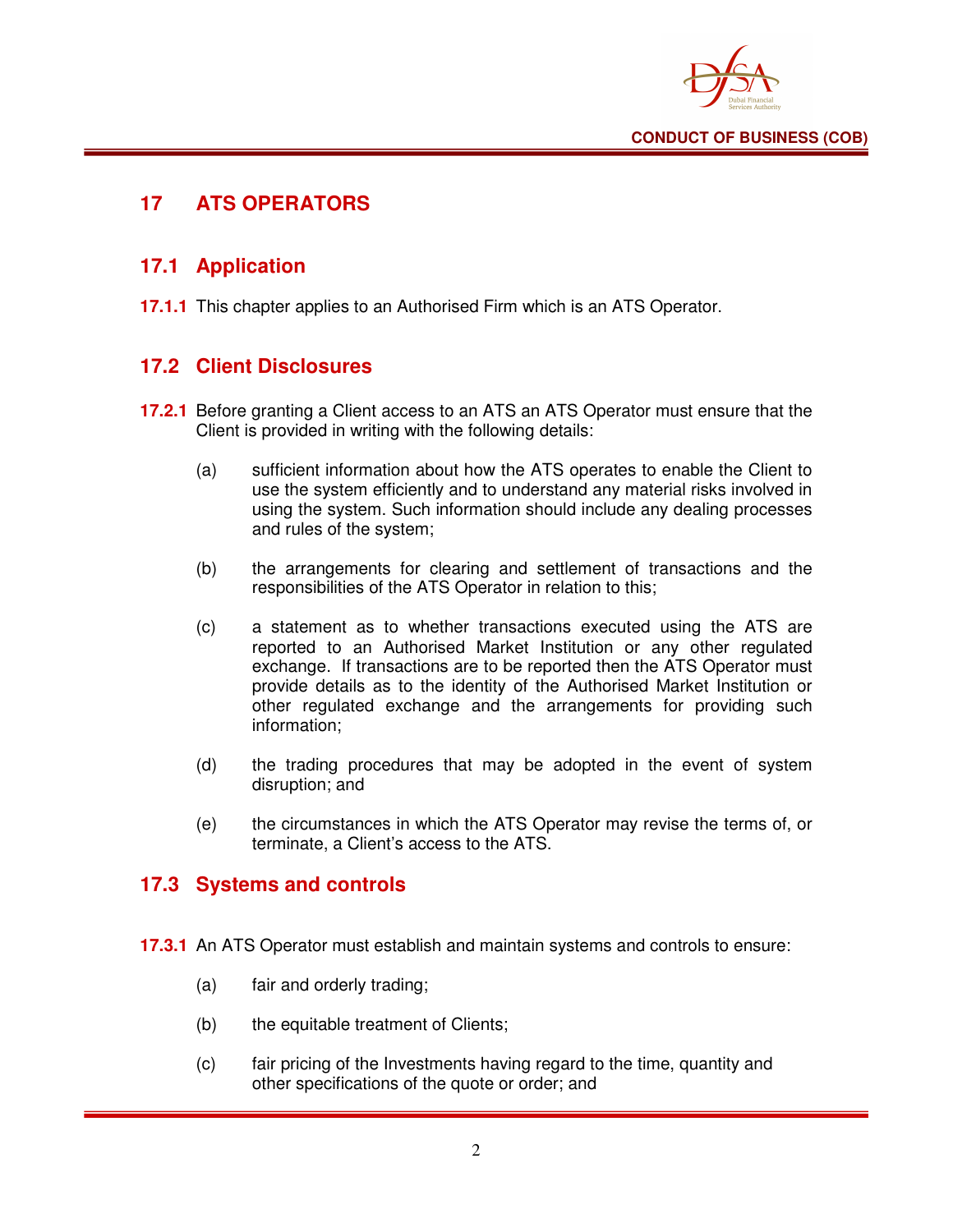

(d) that sufficient information about quotes, orders and completed transactions is made available to Clients of the system in a timely manner.

#### **Guidance**

- 1. The appropriateness of different arrangements for particular systems and controls depends upon a number of factors including the nature of the Investments being traded, the nature and characteristics of the ATS and the significance of the ATS to the overall market.
- 2. For the purposes of Rule 17.2.4 (d), information should be available to Clients of the system close to the time when the quote or order is given or the transaction is executed.

#### **17.4 Information**

- **17.4.1** An ATS Operator must provide, or be reasonably satisfied that there is publicly available, sufficient information to enable Clients of the system to make a reasonably informed judgement about the value of each Investment traded on the ATS and the risks associated with that Investment.
- **17.4.2** Where Investments traded on the ATS are also traded on the facilities of an AMI or other regulated exchange, or are substantially the same as Investments traded on such facilities, an ATS Operator must establish and maintain systems and controls to ensure details of:
	- (a) quotes and orders that the ATS displays to Clients of the system; and
	- (b) prices, volumes and times of completed transactions,

are made publicly available in a timely manner and on reasonable commercial terms.

#### **Guidance**

- 1. For the purposes of Rule 17.4.2, information should be made publicly available within a reasonable period.
- 2. An Authorised Firm may make information publicly available by publishing the information itself, for example, by posting data on a web-site, or by arranging with a third party to publish the information.

#### **17.5 Monitoring and Disclosure**

**17.5.1** An ATS Operator must monitor transactions undertaken on the ATS to identify suspected or actual breaches of any rules, procedures or agreements relating to fair and orderly trading and Market Misconduct.